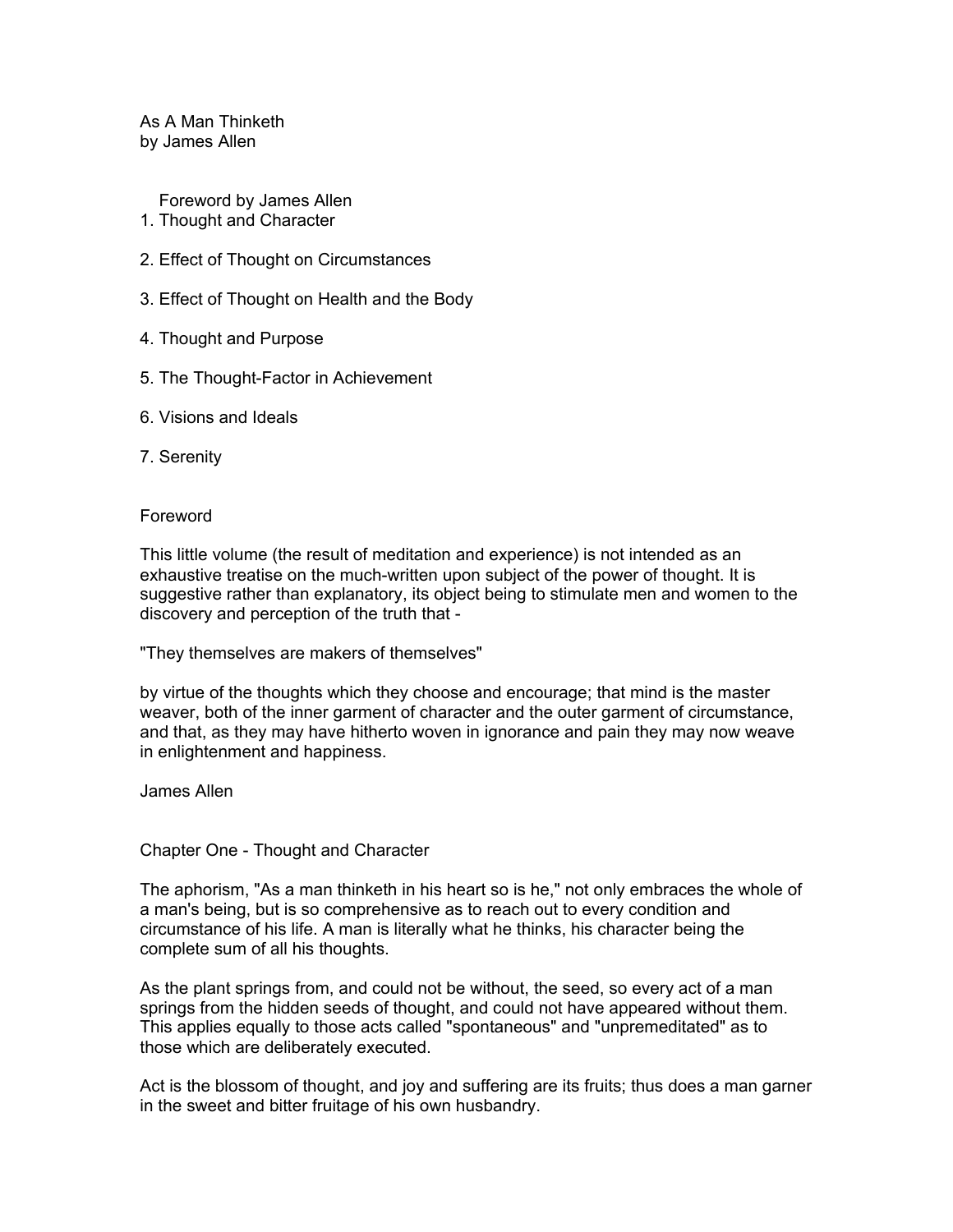Thought in the mind hath made us. What we are By thought we wrought and built. If a man's mind Hath evil thoughts, pain comes on him as comes The wheel the ox behind . . . If one endure in purity of thought joy follows him as his own shadow - sure. Man is a growth by law, and not a creation by artifice, and cause and effect is as absolute and undeviating in the hidden realm of thought as in the world of visible and material things. A noble and Godlike character is not a thing of favor or chance, but is the natural result of continued effort in right thinking, the effect of long-cherished association with Godlike thoughts. An ignoble and bestial character, by the same process, is the result of the continued harboring of groveling thoughts.

Man is made or unmade by himself; in the armory of thought he forges the weapons by which he destroys himself. He also fashions the tools with which he builds for himself heavenly mansions of joy and strength and peace. By the right choice and true application of thought, man ascends to the Divine Perfection; by the abuse and wrong application of thought, he descends below the level of the beast. Between these two extremes are all the grades of character, and man is their maker and master.

Of all the beautiful truths pertaining to the soul which have been restored and brought to light in this age, none is more gladdening or fruitful of divine promise and confidence than this - that man is the master of thought, the molder of character, and maker and shaper of condition, environment, and destiny.

As a being of Power, Intelligence, and Love, and the lord of his own thoughts, man holds the key to every situation, and contains within himself that transforming and regenerative agency by which he may make himself what he wills.

Man is always the master, even in his weakest and most abandoned state; but in his weakness and degradation he is the foolish master who misgoverns his "household." When he begins to reflect upon his condition, and to search diligently for the Law upon which his being is established, he then becomes the wise master, directing his energies with intelligence, and fashioning his thoughts to fruitful issues. Such is the conscious master, and man can only thus become by discovering within himself the laws of thought; which discovery is totally a matter of application, self-analysis, and experience.

Only by much searching and mining are gold an diamonds obtained, and man can find every truth connected with his being if he will dig deep into the mine of his soul. And that he is the maker of his character, the molder of his life, and the builder of his destiny, he may unerringly prove: if he will watch, control, and alter his thoughts, tracing their effects upon himself, upon others, and upon his life and circumstances; if he will link cause and effect by patient practice and investigation, utilizing his every experience, even to the most trivial, as a means of obtaining that knowledge of himself. In this direction, as in no other, is the law absolute that "He that seeketh findeth; and to him that knocketh it shall be opened"; for only by patience, practice, and ceaseless importunity can a man enter the Door of the Temple of Knowledge.

Chapter Two - Effect of Thought on Circumstances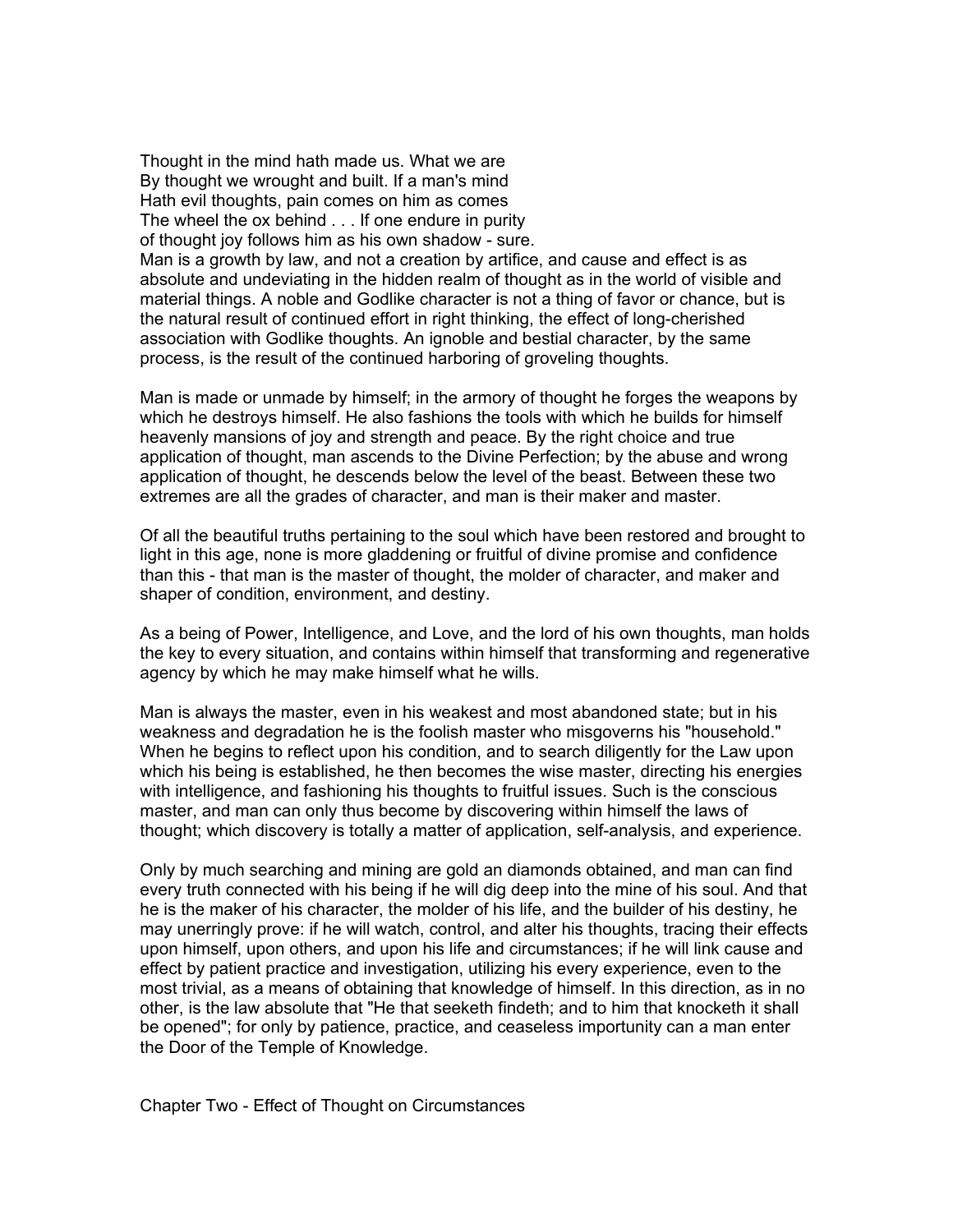A man's mind may be likened to a garden, which may be intelligently cultivated or allowed to run wild; but whether cultivated or neglected, it must, and will, bring forth. If no useful seeds are put into it, then an abundance of useless weed seeds will fall therein, and will continue to produce their kind.

Just as a gardener cultivates his plot, keeping it free from weeds, and growing the flowers and fruits which he requires, so may a man tend the garden of his mind, weeding out all the wrong, useless, and impure thoughts, and cultivating toward perfection the flowers and fruits of right, useful, and pure thoughts, By pursuing this process, a man sooner or later discovers that he is the master gardener of his soul, the director of his life. He also reveals, within himself, the laws of thought, and understands with everincreasing accuracy, how the thought forces and mind elements operate in the shaping of his character, circumstances, and destiny.

Thought and character are one, and as character can only manifest and discover itself through environment and circumstance, the outer conditions of a person's life will always be found to be harmoniously related to his inner state. This does not mean that a man's circumstances at any given time are an indication of his entire character, but that those circumstances are so intimately connected with some vital thought element within himself that, for the time being, they are indispensable to his development.

Every man is where he is by the law of his being. The thoughts which he has built into his character have brought him there, and in the arrangement of his life there is no element of chance, but all is the result of a law which cannot err. This is just as true of those who feel "out of harmony" with their surroundings as of those who are contented with them.

As the progressive and evolving being, man is where he is that he may learn that he may grow; and as he learns the spiritual lesson which any circumstance contains for him, it passes away and gives place to other circumstances.

Man is buffeted by circumstances so long as he believes himself to be the creature of outside conditions. But when he realizes that he may command the hidden soil and seeds of his being out of which circumstances grow, he then becomes the rightful master of himself.

That circumstances grow out of thought every man knows who has for any length of time practiced self-control and self-purification, for he will have noticed that the alteration in his circumstances has been in exact ratio with his altered mental condition. So true is this that when a man earnestly applies himself to remedy the defects in his character, and makes swift and marked progress, he passes rapidly through a succession of vicissitudes.

The soul attracts that which it secretly harbors; that which it loves, and also that which it fears. It reaches the height of its cherished aspirations. It falls to the level of its unchastened desires - and circumstances are the means by which the soul receives its own.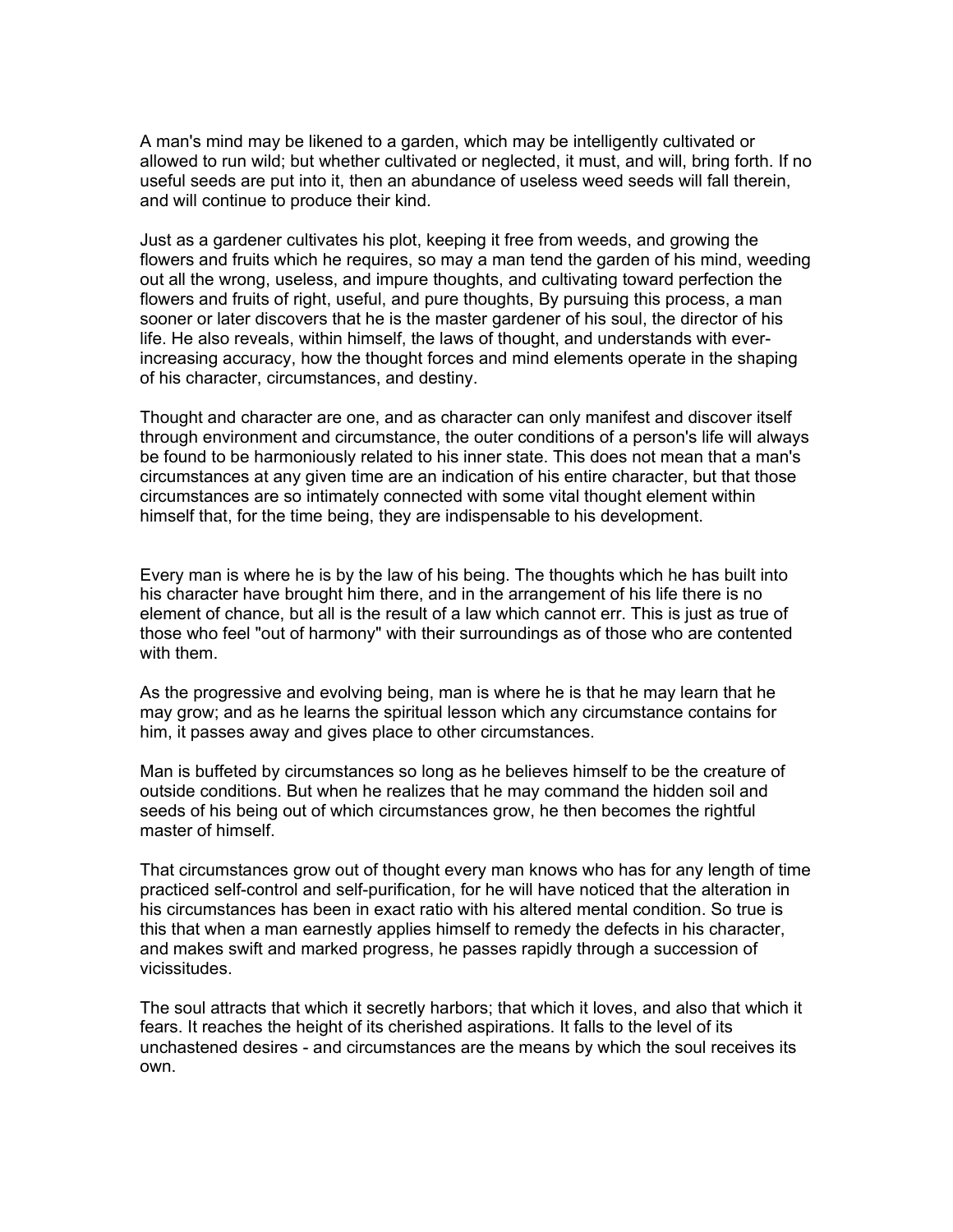Every thought seed sown or allowed to fall into the mind, and to take root there, produces its own, blossoming sooner or later into act, and bearing its own fruitage of opportunity and circumstance. Good thoughts bear good fruit, bad thoughts bad fruit.

The outer world of circumstance shapes itself to the inner world of thought, and both pleasant and unpleasant external conditions are factors which make for the ultimate good of the individual. As the reaper of his own harvest, man learns both by suffering and bliss.

A man does not come to the almshouse or the jail by the tyranny of fate of circumstance, but by the pathway of groveling thoughts and base desires. Nor does a pure-minded man fall suddenly into crime by stress of any mere external force; the criminal thought had long been secretly fostered in the heart, and the hour of opportunity revealed its gathered power.

Circumstance does not make the man; it reveals him to himself. No such conditions can exist as descending into vice and its attendant sufferings apart from vicious inclinations, or ascending into virtue and its pure happiness without the continued cultivation of virtuous aspirations. And man, therefore, as the Lord and master of thought, is the maker of himself, the shaper and author of environment. Even at birth the soul comes to its own, and through every step of its earthly pilgrimage it attracts those combinations of conditions which reveal itself, which are the reflections of its own purity and impurity, its strength and weakness.

Men do not attract that which they want, but that which they are. Their whims, fancies, and ambitions are thwarted at every step, but their inmost thoughts and desires are fed with their own food, be it foul or clean. The "divinity that shapes our ends" is in ourselves; it is our very self. Man is manacled only by himself. Thought and action are the jailers of Fate - they imprison, being base. They are also the angels of Freedom they liberate, being noble. Not what he wishes and prays for does a man get, but what he justly earns. His wishes and prayers are only gratified and answered when they harmonize with his thoughts and actions.

In the light of this truth, what, then, is the meaning of "fighting against circumstances"? It means that a man is continually revolting against an effect without, while all the time he is nourishing and preserving its cause in his heart. That cause may take the form of a conscious vice or an unconscious weakness; but whatever it is, it stubbornly retards the efforts of its possessor, and thus calls aloud for remedy.

Men are anxious to improve their circumstances, but are unwilling to improve themselves. They therefore remain bound. The man who does not shrink from selfcrucifixion can never fail to accomplish the object upon which his heart is set. This is as true of earthly as of heavenly things. Even the man whose sole object is to acquire wealth must be prepared to make great personal sacrifices before he can accomplish his object; and how much more so he who would realize a strong and well-poised life?

Here is a man who is wretchedly poor. He is extremely anxious that his surroundings and home comforts should be improved. Yet all the time he shirks his work, and considers he is justified in trying to deceive his employer on the ground of the insufficiency of his wages. Such a man does not understand the simplest rudiments of those principles which are the basis of true prosperity. He is not only totally unfitted to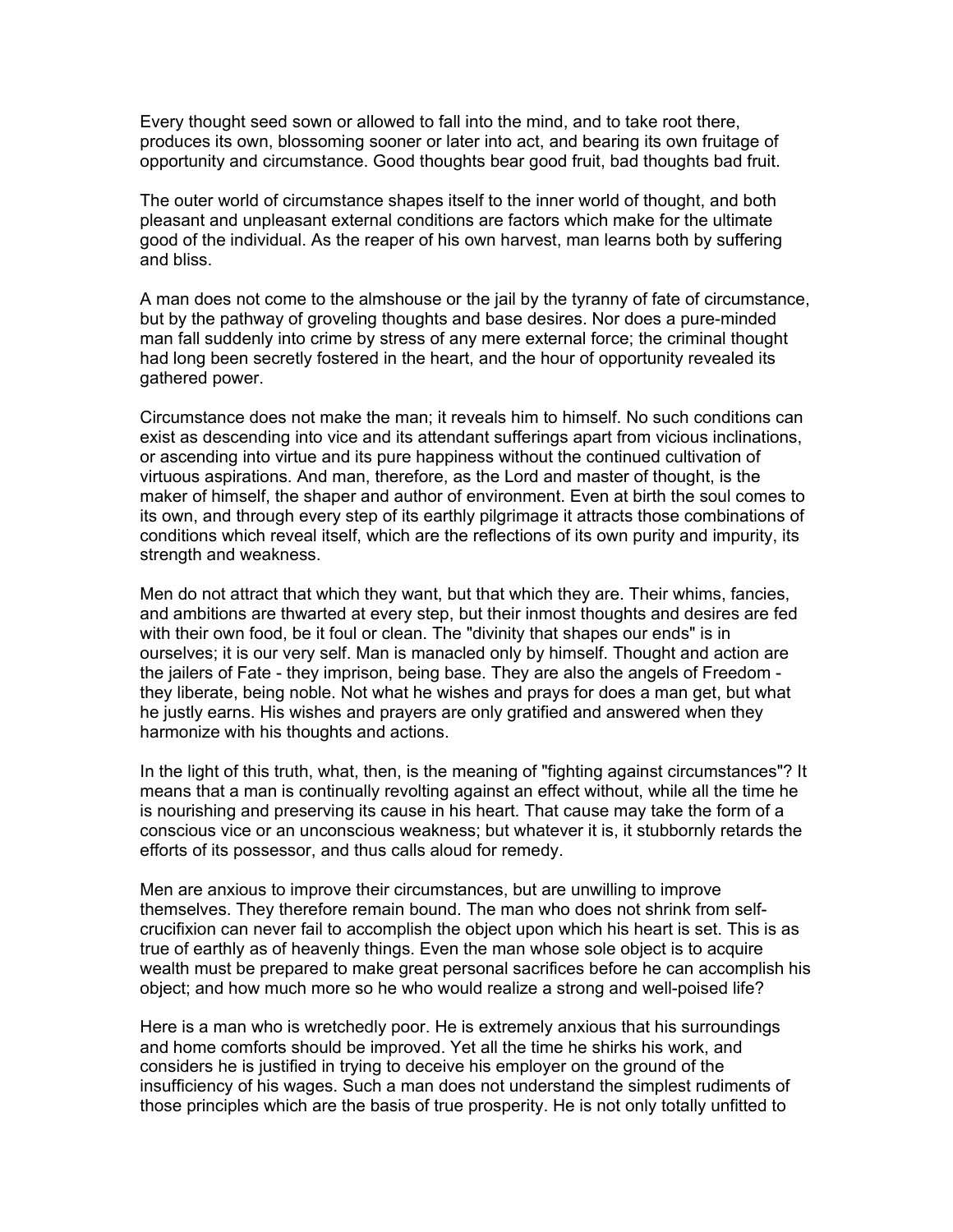rise out of his wretchedness, but is actually attracting to himself a still deeper wretchedness by dwelling in, and acting out, indolent, deceptive, and unmanly thoughts.

Here is a rich man who is the victim of a painful and persistent disease as the result of gluttony. He is willing to give large sums of money to get rid of it, but he will not sacrifice his gluttonous desires. He wants to gratify his taste for rich and unnatural foods and have his health as well. Such a man is totally unfit to have health, because he has not yet learned the first principles of a healthy life.

Here is an employer of labor who adopts crooked measures to avoid paying the regulation wage, and, in the hope of making larger profits, reduces the wages of his workpeople. Such a man is altogether unfitted for prosperity. And when he finds himself bankrupt, both as regards reputation and riches, he blames circumstances, not knowing that he is the sole author of his condition.

I have introduced these three cases merely as illustrative of the truth that man is the cause (though nearly always unconsciously) of his circumstances. That, while aiming at the good end, he is continually frustrating its accomplishment by encouraging thoughts and desires which cannot possibly harmonize with that end. Such cases could be multiplied and varied almost indefinitely, but this is not necessary. The reader can, if he so resolves, trace the action of the laws of thought in his own mind and life, and until this is done, mere external facts cannot serve as a ground of reasoning.

Circumstances, however, are so complicated, thought is so deeply rooted, and the conditions of happiness vary so vastly with individuals, that a man's entire soul condition (although it may be known to himself) cannot be judged by another from the external aspect of his life alone.

A man may be honest in certain directions, yet suffer privations. A man may be dishonest in certain directions, yet acquire wealth. But the conclusion usually formed that the one man fails because of his particular honesty, and that the other prospers because of his particular dishonesty, is the result of a superficial judgment, which assumes that the dishonest man is almost totally corrupt, and honest man almost entirely virtuous. In the light of a deeper knowledge and wider experience, such judgment is found to be erroneous. The dishonest man may have some admirable virtues which the other does not possess; and the honest man obnoxious vices which are absent in the other. The honest man reaps the good results of his honest thoughts and acts; he also brings upon himself the sufferings which his vices produce. The dishonest man likewise garners his own suffering and happiness.

It is pleasing to human vanity to believe that one suffers because of one's virtue. But not until a man has extirpated every sickly, bitter, and impure thought from his mind, and washed every sinful stain from his soul, can he be in a position to know and declare that his sufferings are the result of his good, and not of his bad qualities. And on the way to that supreme perfection, he will have found working in his mind and life, the Great Law which is absolutely just, and which cannot give good for evil, evil for good. Possessed of such knowledge, he will then know, looking back upon his past ignorance and blindness, that his life is, and always was, justly ordered, and that all his past experiences, good and bad, were the equitable outworking of his evolving, yet unevolved self.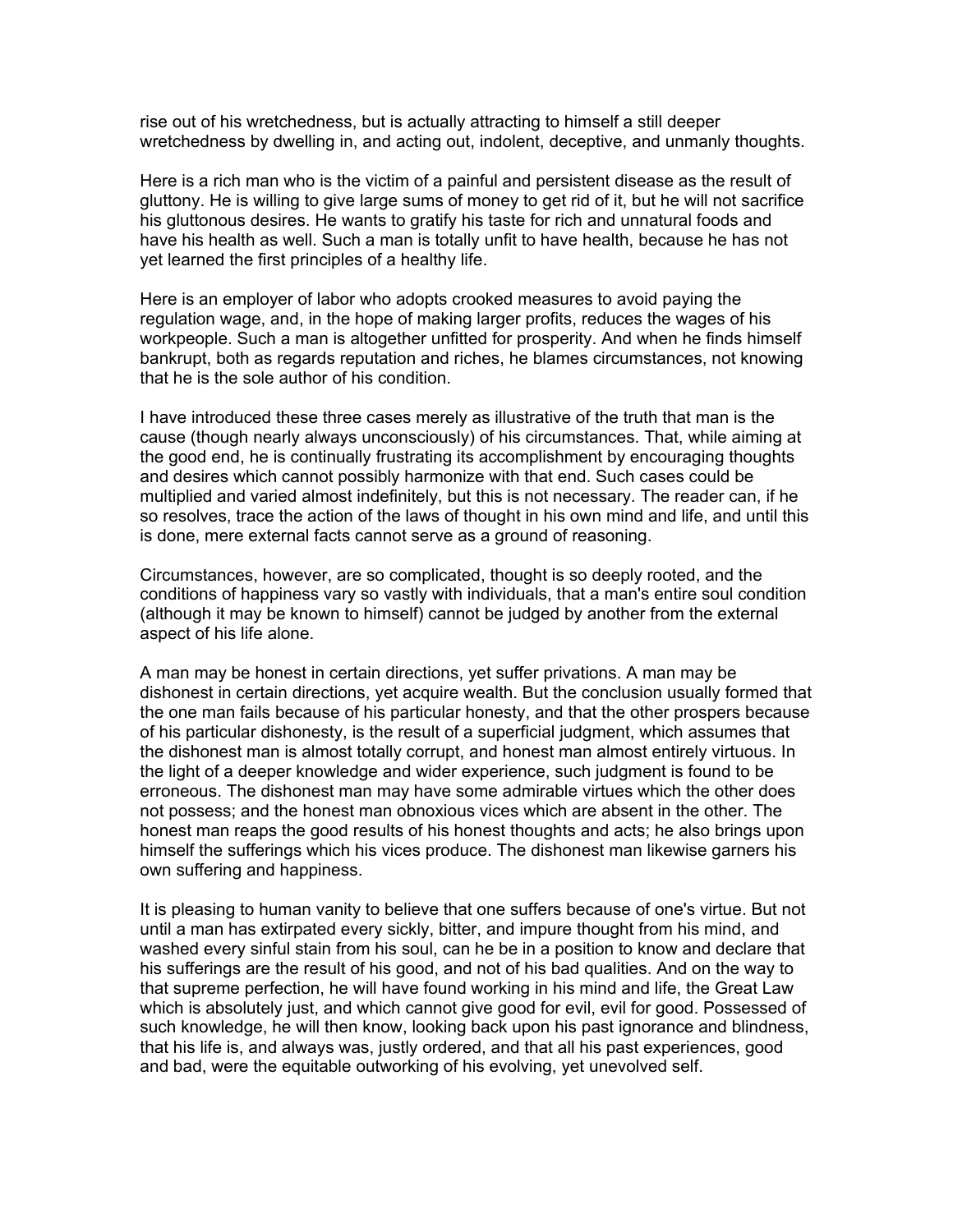Good thoughts and actions can never produce bad results. Bad thoughts and actions can never produce good results. This is but saying that nothing can come from corn but corn, nothing from nettles but nettles. Men understand this law in the natural world, and work with it. But few understand it in the mental and moral world (though its operation there is just as simple and undeviating), and they, therefore, do not cooperate with it.

Suffering is always the effect of wrong thought in some direction. It is an indication that the individual is out of harmony with himself, with the Law of his being. The sole and supreme use of suffering is to purify, to burn out all that is useless and impure. Suffering ceases for him who is pure. There could be not object in burning gold after the dross had been removed, and perfectly pure and enlightened being could not suffer.

The circumstances which a man encounters with suffering are the result of his own mental inharmony. The circumstances which a man encounters with blessedness, not material possessions, is the measure of right thought. Wretchedness, not lack of material possessions, is the measure of wrong thought. A man may be cursed and rich; he may be blessed and poor. blessedness and riches are only joined together when the riches are rightly and wisely used. And the poor man only descends into wretchedness when he regards his lot as a burden unjustly imposed.

Indigence and indulgence are the two extremes of wretchedness. They are both equally unnatural and the result of mental disorder. A man is not rightly conditioned until he is a happy, healthy, and prosperous being. And happiness, health, and prosperity are the result of a harmonious adjustment of the inner with the outer, of the man with his surroundings.

A man only begins to be a man when he ceases to whine and revile, and commences to search for the hidden justice which regulates his life. And as he adapts his mind to that regulating factor, he ceases to accuse others as the cause of his condition, and builds himself up in strong and noble thoughts. He ceases to kick against circumstances, but begins to use them as aids to his more rapid progress, and as a means of discovering the hidden powers and possibilities within himself.

Law, not confusion, is the dominating principle in the universe. Justice, not injustice, is the soul and substance of life. And righteousness, not corruption, is the molding and moving force in the spiritual government of the world. This being so, man has but to right himself to find that the universe is right; and during the process of putting himself right, he will find that as he alters his thoughts toward things and other people, things and other people will alter toward him.

The proof of this truth is in every person, and it therefore admits of easy investigation by systematic introspection and self-analysis. Let a man radically alter his thoughts, and he will be astonished at the rapid transformation it will effect in the material conditions of his life.

men imagine that thought can be kept secret, but it cannot. It rapidly crystallizes into habit, and habit solidifies into habits of drunkenness and sensuality, which solidify into circumstances of destitution and disease. Impure thoughts of every kind crystallize into enervating and confusing habits, which solidify into distracting and adverse circumstances. Thoughts of fear, doubt, and indecision crystallize into weak, unmanly,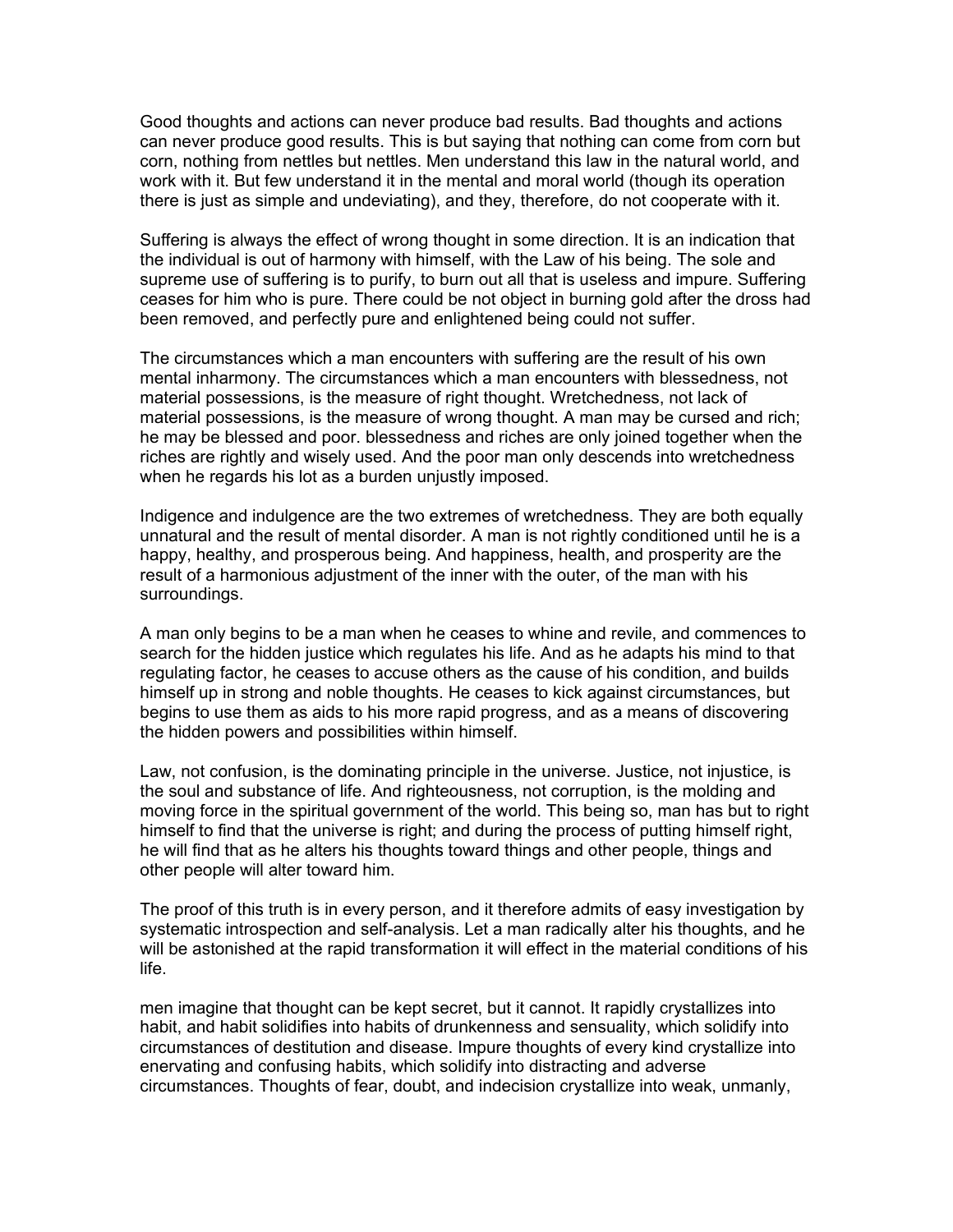and irresolute habits, which solidify into circumstances of failure, indigence, and slavish dependence.

Lazy thoughts crystallize into habits of uncleanliness and dishonesty, which solidify into circumstances of foulness and beggary. Hateful and condemnatory thoughts crystallize into habits of accusation and violence, which solidify into circumstances of injury and persecution. Selfish thoughts of all kinds crystallize into habits of self-seeking, which solidify into circumstances more of less distressing.

On the other hand, beautiful thoughts of all crystallize into habits of grace and kindliness, which solidify into genial and sunny circumstances. Pure thoughts crystallize into habits of temperance and self-control, which solidify into circumstances of repose and peace. Thoughts of courage, self-reliance, and decision crystallize into manly habits, which solidify into circumstances of success, plenty, and freedom.

Energetic thoughts crystallize into habits of cleanliness and industry, which solidify into circumstances of pleasantness. Gentle and forgiving thoughts crystallize into habits of gentleness, which solidify into protective and preservative circumstances. Loving and unselfish thoughts crystallize into habits of self-forgetfulness for others, which solidify into circumstances of sure and abiding prosperity and true riches.

A particular train of thought persisted in, be it good or bad, cannot fail to produce its results on the character and circumstances. A man cannot directly choose his circumstances, but he can choose his thoughts, and so indirectly, yet surely, shape his circumstances.

Nature helps every man to the gratification of the thoughts which he most encourages, and opportunities are presented which will most speedily bring to the surface both the good and evil thoughts.

Let a man cease from his sinful thoughts, and all the world will soften toward him, and be ready to help him. Let him put away his weakly and sickly thoughts, and lo! opportunities will spring up on every hand to aid his strong resolves. Let him encourage good thoughts, and no hard fate shall bind him down to wretchedness and shame. The world is your kaleidoscope, and the varying combinations of colors which at every succeeding moment it presents to you are the exquisitely adjusted pictures of your evermoving thoughts.

You will be what you will to be; Let failure find its false content In that poor word, "environment," But spirit scorns it, and is free.

It masters time, it conquers space; It cows that boastful trickster, Chance, And bids the tyrant Circumstance Uncrown, and fill a servant's place.

The human Will, that force unseen, The offspring of a deathless Soul,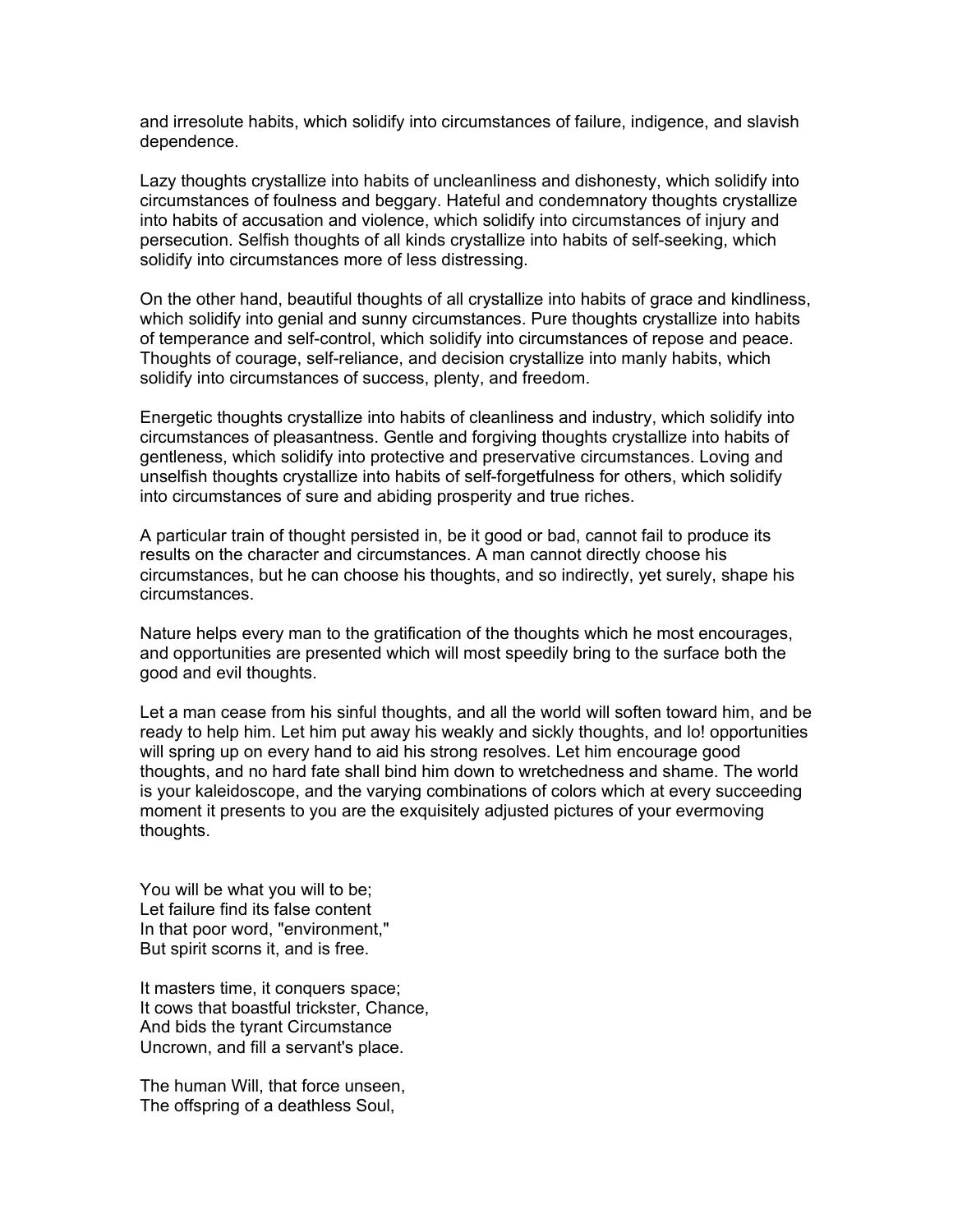Can hew a way to any goal, Though walls of granite intervene.

Be not impatient in delay, But wait as one who understands; When spirit rises and commands, The gods are ready to obey.

Chapter Three - Effect of Thought on Health and the Body

The body is the servant of the mind. It obeys the operations of the mind, whether they be deliberately chosen or automatically expressed. At the bidding of unlawful thoughts the body sinks rapidly into disease and decay; at the command of glad and beautiful thoughts it becomes clothed with youthfulness and beauty.

Disease and health, like circumstances, are rooted in thought. Sickly thoughts will express themselves through a sickly body. Thoughts of fear have been known to kill a man as speedily as a bullet, and they are continually killing thousands of people just as surely though less rapidly. The people who live in fear of disease are the people who get it. Anxiety quickly demoralizes the whole body, and lays it open to the entrance of disease; while impure thoughts, even if not physically indulged, will soon shatter the nervous system.

Strong, pure, and happy thoughts build up the body in vigor and grace. The body is a delicate and plastic instrument, which responds readily to the thoughts by which it is impressed, and habits of thought will produce their own effects, good or bad, upon it.

Men will continue to have impure and poisoned blood so long as they propagate unclean thoughts. Out of a clean heart comes a clean life and a clean body. Out of a defiled mind proceeds a defiled life and corrupt body. Thought is the fountain of action, life and manifestation; make the fountain pure, and all will be pure.

Change of diet will not help a man who will not change his thoughts. When a man makes his thoughts pure, he no longer desires impure food.

If you would perfect your body, guard your mind. If you would renew your body, beautify your mind. Thoughts of malice, envy, disappointment, despondency, rob the body of its health and grace. A sour face does not come by chance; it is made by sour thoughts. Wrinkles that mar are drawn by folly, passion, pride.

I know a woman of ninety-six who has the bright, innocent face of a girl. I know a man well under middle age whose face is drawn into inharmonious contours. The one is the result of a sweet and sunny disposition; the other is the outcome of passion and discontent.

As you cannot have a sweet and wholesome abode unless you admit the air and sunshine freely into your rooms, so a strong body and a bright, happy, or serene countenance can only result from the free admittance into the mind of thoughts of joy and good will and serenity.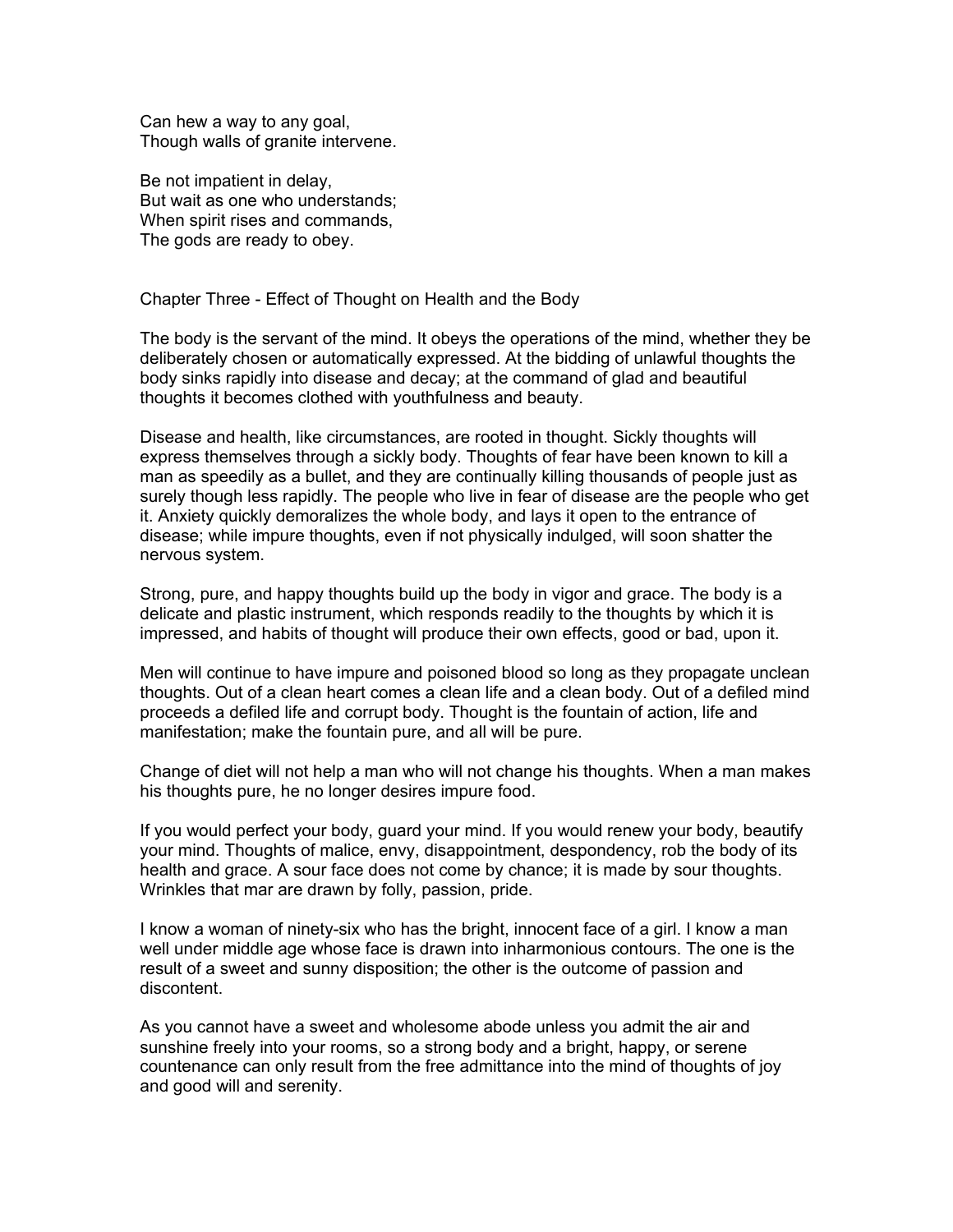On the faces of the aged there are wrinkles made by sympathy, others by strong and pure thought, others are carved by passion. Who cannot distinguish them? With those who have lived righteously, age is calm, peaceful, and softly mellowed, like the setting sun. I have recently seen a philosopher on his deathbed. He was not old except in years. He died as sweetly and peacefully as he had lived.

There is no physician like cheerful thought for dissipating the ills of the body; there is no comforter to compare with good will for dispersing the shadows of grief and sorrow. To live continually in thoughts of ill will, cynicism, suspicion, and envy, is to be confined in a self-made prison hole. But to think well of all, to be cheerful with all, to patiently learn to find the good in all - such unselfish thoughts are the very portals of heaven; and to dwell day to day in thoughts of peace toward every creature will bring abounding peace to their possessor.

## Chapter Four - Thought and Purpose

Until thought is linked with purpose there is no intelligent accomplishment. With the majority the bark of thought is allowed to "drift" upon the ocean of life. Aimlessness is a vice, and such drifting must not continue for him who would steer clear of catastrophe and destruction.

They who have no central purpose in their life fall an easy prey to worries, fears, troubles, and self-pityings, all of which are indications of weakness, which lead, just as surely as deliberately planned sins (though by a different route), to failure, unhappiness, and loss, for weakness cannot persist in a power-evolving universe.

A man should conceive of a legitimate purpose in his heart, and set out to accomplish it. He should make this purpose the centralizing point of his thoughts. It may take the form of a spiritual ideal, or it may be a worldly object, according to his nature at the time being. But whichever it is, he should steadily focus his thought forces upon the object which he has set before him. He should make this purpose his supreme duty, and should devote himself to its attainment, not allowing his thoughts to wander away into ephemeral fancies, longings, and imaginings. This is the royal road to self-control and true concentration of thought. Even if he fails again and again to accomplish his purpose (as he necessarily must until weakness is overcome), the strength of character gained will be the measure of his true success, and this will form a new starting point for future power and triumph.

Those who are not prepared for the apprehension of a great purpose, should fix the thoughts upon the faultless performance of their duty, no matter how insignificant their task may appear. Only in this way can the thoughts be gathered and focused, and resolution and energy be developed, which being done, there is nothing which may not be accomplished.

The weakest soul, knowing its own weakness, and believing this truth - that strength can only be developed by effort and practice, will at once begin to exert itself, and adding effort to effort, patience to patience, and strength to strength, will never cease to develop, and will at last grow divinely strong.

As the physically weak man can make himself strong by careful and patient training, so the man of weak thoughts can make them strong by exercising himself in right thinking.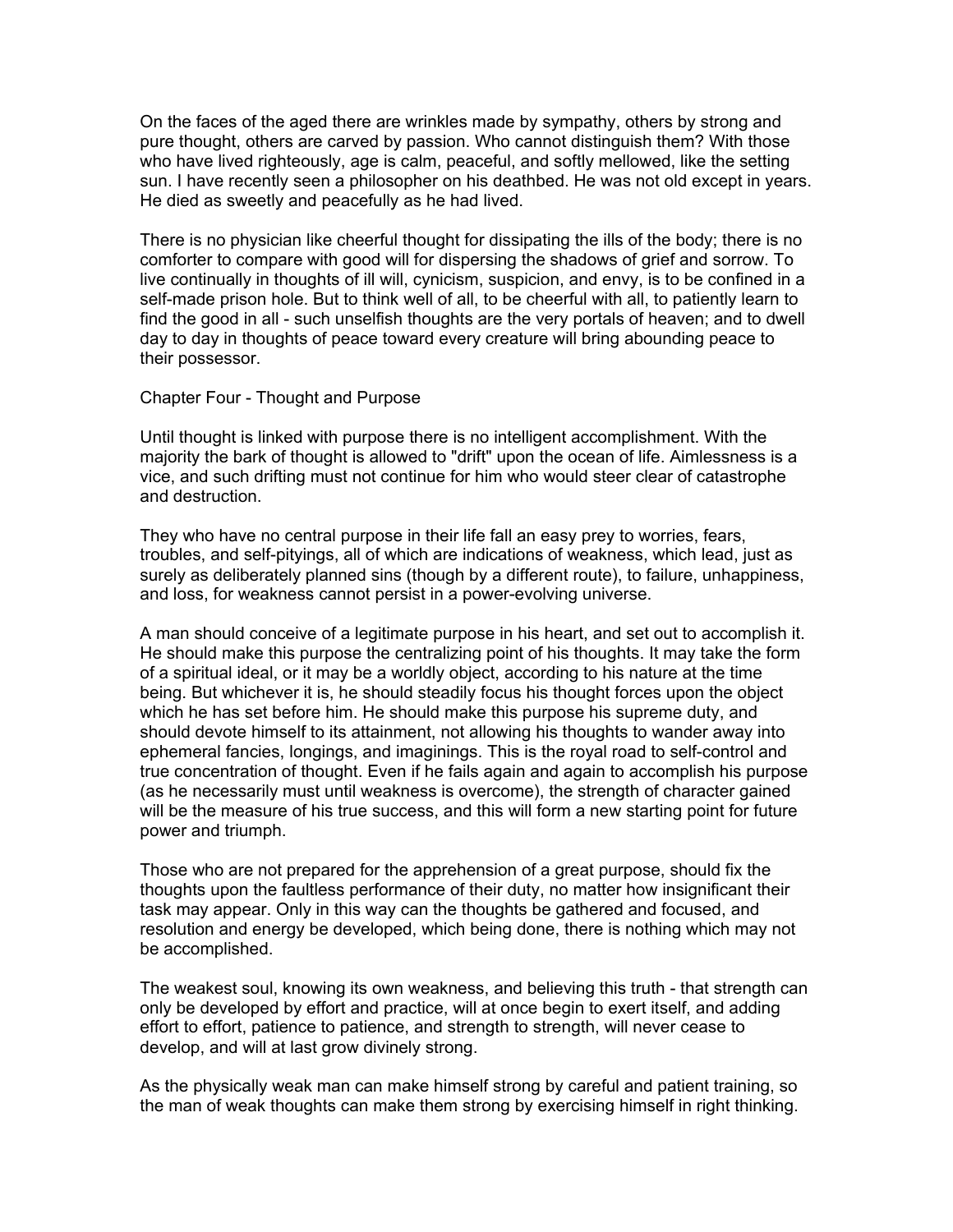To put away aimlessness and weakness, and to begin to think with purpose, is to enter the ranks of those strong ones who only recognize failure as one of the pathways to attainment; who make all conditions serve them, and who think strongly, attempt fearlessly, and accomplish masterfully.

Having conceived of his purpose, a man should mentally mark out a straight pathway to its achievement, looking neither to the right nor to the left. Doubts and fears should be rigorously excluded; they are disintegrating elements which break up the straight line of effort, rendering it crooked, ineffectual, useless. Thoughts of doubt and fear never accomplish anything, and never can. They always lead to failure. Purpose, energy, power to do, and all strong thoughts cease when doubt and fear creep in.

The will to do springs from the knowledge that we can do. Doubt and fear are the great enemies of knowledge, and he who encourages them, who does not slay them, thwarts himself at every step.

He who has conquered doubt and fear has conquered failure. His every thought is allied with power, and all difficulties are bravely met and wisely overcome. His purposes are seasonably planted, and they bloom and bring forth fruit which does not fall prematurely to the ground.

Thought allied fearlessly to purpose becomes creative force. He who knows this is ready to become something higher and stronger than a mere bundle of wavering thoughts and fluctuating sensations. He who does this has become the conscious and intelligent wielder of his mental powers.

Chapter Five - The Thought-Factor in Achievement

All that a man achieves and all that he fails to achieve is the direct result of his own thoughts. In a justly ordered universe, where loss of equipoise would mean total destruction, individual responsibility must be absolute. A man's weakness and strength, purity and impurity, are his own, and not another man's. They are brought about by himself, and not by another; and they can only be altered by himself, never by another. His condition is also his own, and not another man's. His suffering and his happiness are evolved from within. As he thinks, so he is; as he continues to think, so he remains.

A strong man cannot help a weaker unless the weaker is willing to be helped, and even then the weak man must become strong of himself. He must, by his own efforts, develop the strength which he admires in another. None but himself can alter his condition.

It has been usual for men to think and to say, "Many men are slaves because one is an oppressor; let us hate the oppressor." Now, however, there is among an increasing few a tendency to reverse this judgment, and to say, "One man is an oppressor because many are slaves; let us despise the slaves." The truth is that oppressor and slave are cooperators in ignorance, and, while seeming to afflict each other, are in reality afflicting themselves. A perfect Knowledge perceives the action of law in the weakness of the oppressed and the misapplied power of the oppressor. A perfect Love, seeing the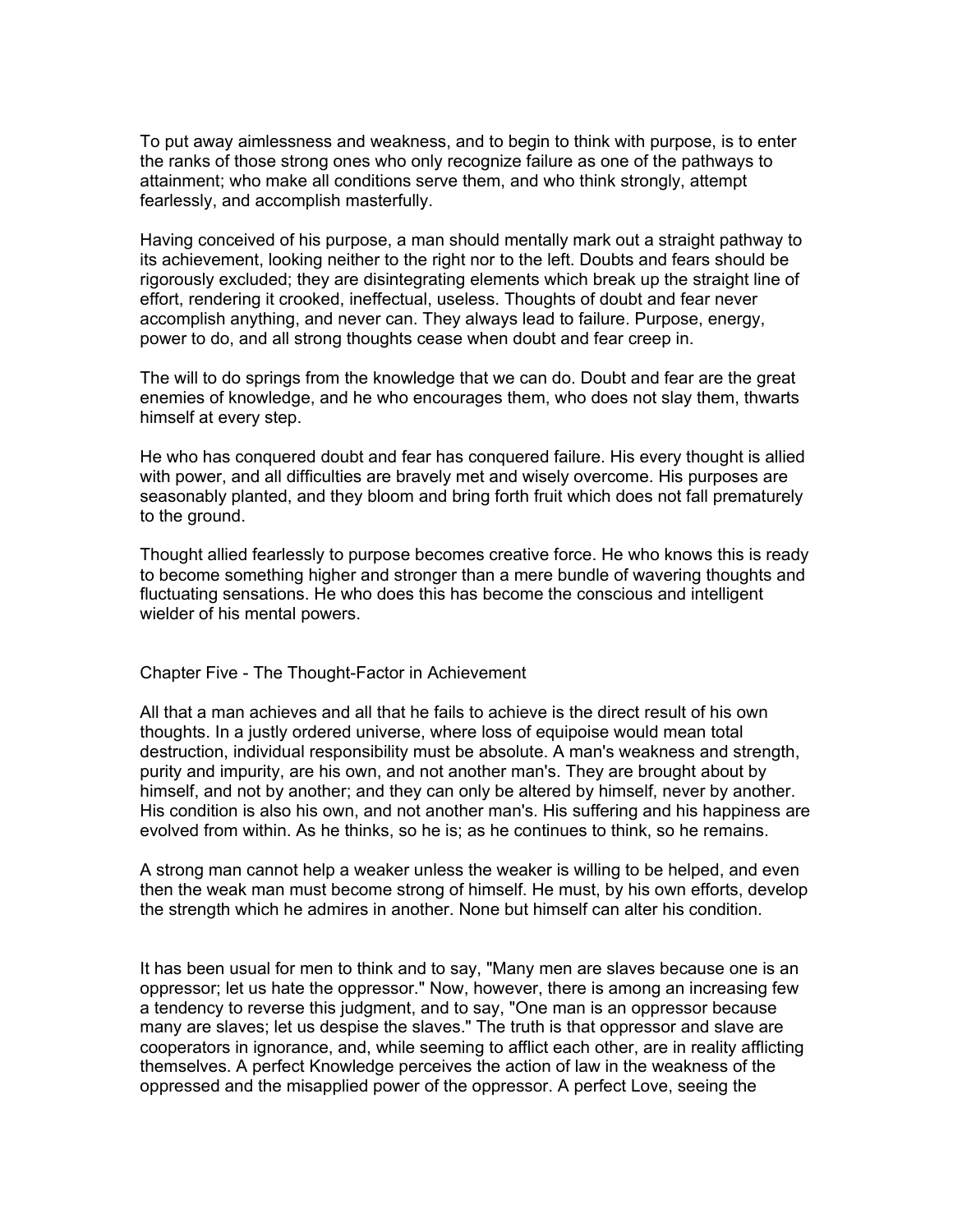suffering which both states entail, condemns neither. A perfect Compassion embraces both oppressor and oppressed.

He who has conquered weakness, and has put away all selfish thoughts, belongs neither to oppressor nor oppressed. He is free.

A man can only rise, conquer, and achieve by lifting up his thoughts. He can only remain weak, and abject, and miserable by refusing to lift up his thoughts.

Before a man can achieve anything, even in worldly things, he must lift his thoughts above slavish animal indulgence. He may not, in order to succeed, give up all animality and selfishness, by any means; but a portion of it must, at least, be sacrificed. A man whose first thought is bestial indulgence could neither think clearly nor plan methodically. He could not find and develop his latent resources, and would fail in any undertaking. Not having commenced manfully to control his thoughts, he is not in a position to control affairs and to adopt serious responsibilities. He is not fit to act independently and stand alone, but he is limited only by the thoughts which he chooses.

There can be no progress, no achievement without sacrifice. A man's worldly success will be in the measure that he sacrifices his confused animal thoughts, and fixes his mind on the development of his plans, and the strengthening of his resolution and self reliance. And the higher he lifts his thoughts, the more manly, upright, and righteous he becomes, the greater will be his success, the more blessed an enduring will be his achievements.

The universe does not favor the greedy, the dishonest, the vicious, although on the mere surface it may sometimes appear to do so; it helps the honest, the magnanimous, the virtuous. All the great Teachers of the ages have declared this in varying forms, and to prove and know it a man has but to persist in making himself more and more virtuous by lifting up his thoughts.

Intellectual achievements are the result of thought consecrated to the search for knowledge, or for the beautiful and true in life and nature. Such achievements may be sometimes connected with vanity and ambition but they are not the outcome of those characteristics. They are the natural outgrowth of long an arduous effort, and of pure and unselfish thoughts.

Spiritual achievements are the consummation of holy aspirations. He who lives constantly in the conception of noble and lofty thoughts, who dwells upon all that is pure and unselfish, will, as surely as the sun reaches its zenith and the moon its full, become wise and noble in character, and rise into a position of influence and blessedness.

Achievement, of whatever kind, is the crown of effort, the diadem of thought. By the aid of self-control, resolution, purity, righteousness, and well-directed thought a man ascends. By the aid of animality, indolence, impurity, corruption, and confusion of thought a man descends.

A man may rise to high success in the world, and even to lofty altitudes in the spiritual realm, and again descend into weakness and wretchedness by allowing arrogant, selfish, and corrupt thoughts to take possession of him.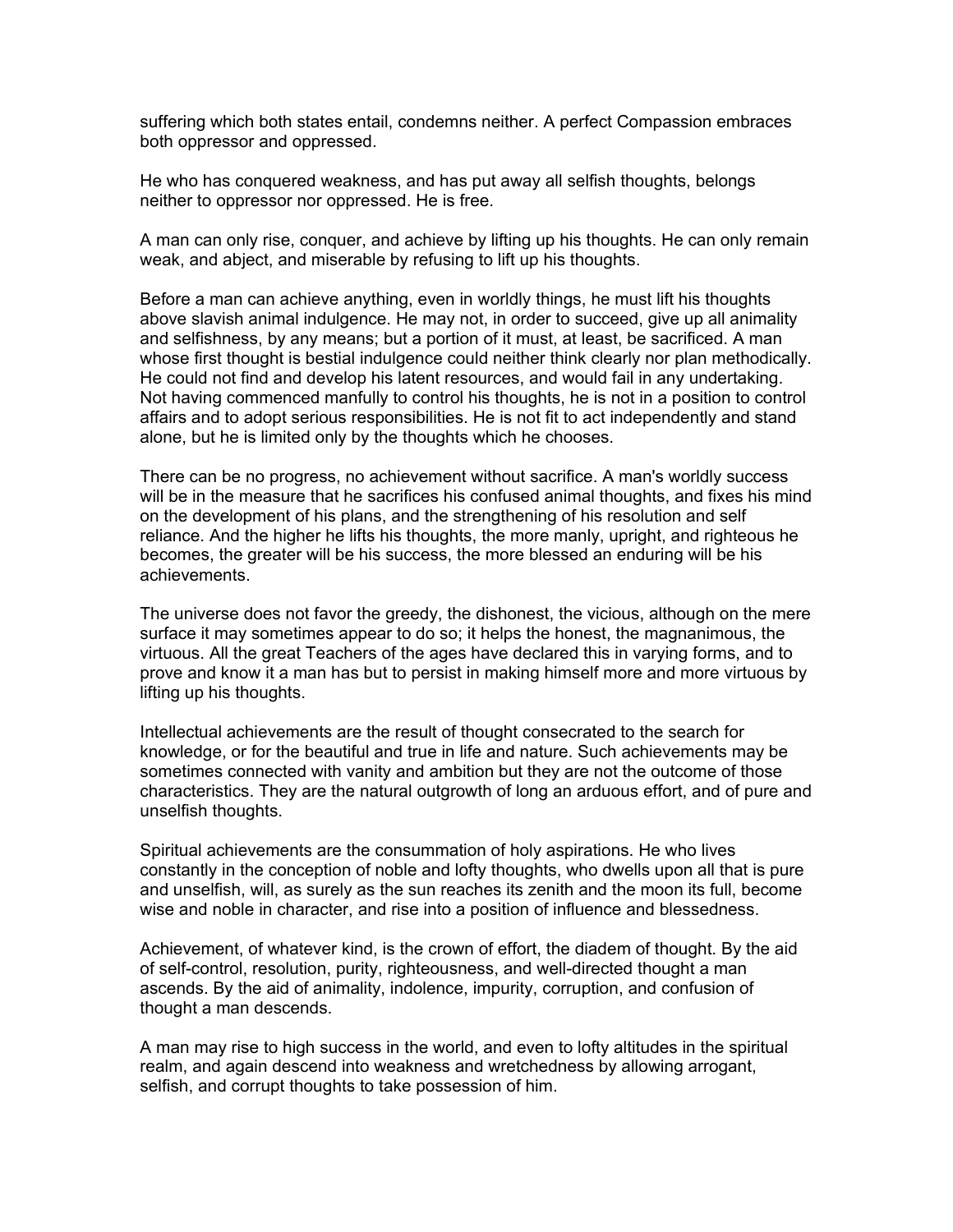Victories attained by right thought can only be maintained by watchfulness. Many give way when success is assured, and rapidly fall back into failure.

All achievements, whether in the business, intellectual, or spiritual world, are the result of definitely directed thought, are governed by the same law and are of the same method; the only difference lies in the object of attainment.

He who would accomplish little must sacrifice little. He who would achieve much must sacrifice much. He who would attain highly must sacrifice greatly.

Chapter Six - Visions and Ideals

The dreamers are the saviors of the world. As the visible world is sustained by the invisible, so men, through all their trials and sins and sordid vocations, are nourished by the beautiful visions of their solitary dreamers. Humanity cannot forget its dreamers. It cannot let their ideals fade and die. It lives in them. It knows them in the realities which it shall one day see and know.

Composer, sculptor, painter, poet, prophet, sage, these are the makers of the afterworld, the architects of heaven. The world is beautiful because they have lived; without them, laboring humanity would perish.

He who cherishes a beautiful vision, a lofty ideal in his heart, will one day realize it. Columbus cherished a vision of another world, and he discovered it. Copernicus fostered the vision of a multiplicity of worlds and a wider universe, and he revealed it. Buddha beheld the vision of a spiritual world of stainless beauty and perfect peace, and he entered into it.

Cherish your visions. Cherish your ideals. Cherish the music that stirs in your heart, the beauty that forms in your mind, the loveliness that drapes your purest thoughts, for out of them will grow all delightful conditions, all heavenly environment; of these, if you but remain true to them, your world will at last be built.

To desire is to obtain; to aspire is to achieve. Shall man's basest desires receive the fullest measure of gratification, and his purest aspirations starve for lack of sustenance? Such is not the Law. Such a condition of things can never obtain - "Ask and receive."

Dream lofty dreams, and as you dream, so shall you become. Your Vision is the promise of what you shall one day be. Your Ideal is the prophecy of what you shall at last unveil.

The greatest achievement was at first and for a time a dream. The oak sleeps in the acorn; the bird waits in the egg; and in the highest vision of the soul a waking angel stirs. Dreams are the seedlings of realities.

Your circumstances may be uncongenial, but they shall not long remain so if you but perceive an Ideal and strive to reach it. You cannot travel within and stand still without. Here is a youth hard pressed by poverty and labor; confined long hours in an unhealthy workshop; unschooled, and lacking all the arts of refinement. But he dreams of better things. He thinks of intelligence, of refinement, of grace and beauty. He conceives of, mentally builds up, an ideal condition of life. The vision of the wider liberty and a larger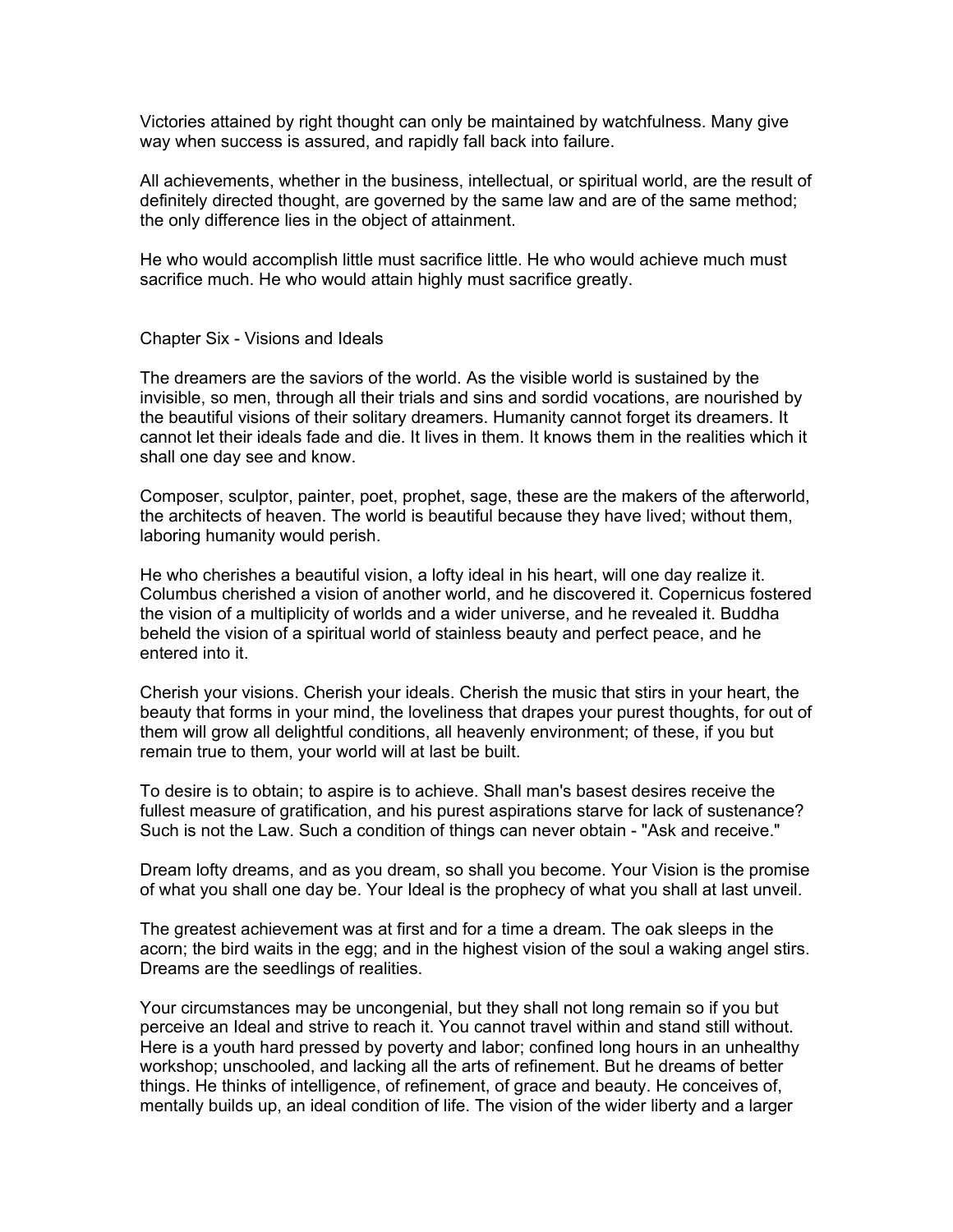scope takes possession of him; unrest urges him to action, and he utilizes all his spare time and means, small though they are, to the development of his latent powers and resources.

Very soon so altered has his mind become that the workshop can no longer hold him. It has become so out of harmony with his mentality that it falls out of his life as a garment is cast aside, and with the growth of opportunities which fit the scope of his expanding powers, he passes out of it forever.

Years later we see this youth as a full-grown man. We find him a master of certain forces of the mind which he wields with world-wide influence and almost unequaled power. In his hands he holds the cords of gigantic responsibilities. He speaks, and lo! lives are changed. Men and women hang upon his words and remold their characters, and, sunlike, he becomes the fixed and luminous center around which innumerable destinies revolve. He has realized the Vision of his youth. He has become one with his Ideal.

And you, too, youthful reader, will realize the Vision (not the idle wish) of your heart, be it base or beautiful, or a mixture of both, for you will always gravitate toward that which you secretly most love. Into your hands will be placed the exact results of your own thoughts; you will receive that which you earn, no more, no less. Whatever your present environment may be, you will fall, remain, or rise with your thoughts, your Vision, your Ideal. You will become as small as your controlling desire; as great as your dominant aspiration.

In the beautiful words of Stanton Kirkham Dave, "You may be keeping accounts, and presently you shall walk out of the door that for so long has seemed to you the barrier of your ideals, and shall find yourself before an audience - the pen still behind your ear, the ink stains on your fingers - and then and there shall pour out the torrent of your inspiration. You may be driving sheep, and you shall wander to the city - bucolic and open mouthed; shall wander under the intrepid guidance of the spirit into the studio of the master, and after a time he shall say, 'I have nothing more to teach you.' And now you have become the master, who did so recently dream of great things while driving sheep. You shall lay down the saw and the plane to take upon yourself the regeneration of the world."

The thoughtless, the ignorant, and the indolent, seeing only the apparent effects of things and not the things themselves, talk of luck, of fortune, and chance. See a man grow rich, they say, "How lucky he is!" Observing another become intellectual, they exclaim, "How highly favored he is!" And noting the saintly character and wide influence of another, the remark, "How chance aids him at every turn!"

They do not see the trials and failures and struggles which these men have voluntarily encountered in order to gain their experience. They have no knowledge of the sacrifices they have made, of the undaunted efforts they have put forth, of the faith they have exercised, that they might overcome the apparently insurmountable, and realize the Vision of their heart. They do not know the darkness and the heartaches; they only see the light and joy, and call it "luck"; do not see the long and arduous journey, but only behold the pleasant goal, and call it "good fortune"; do not understand the process, but only perceive the result, and call it "chance."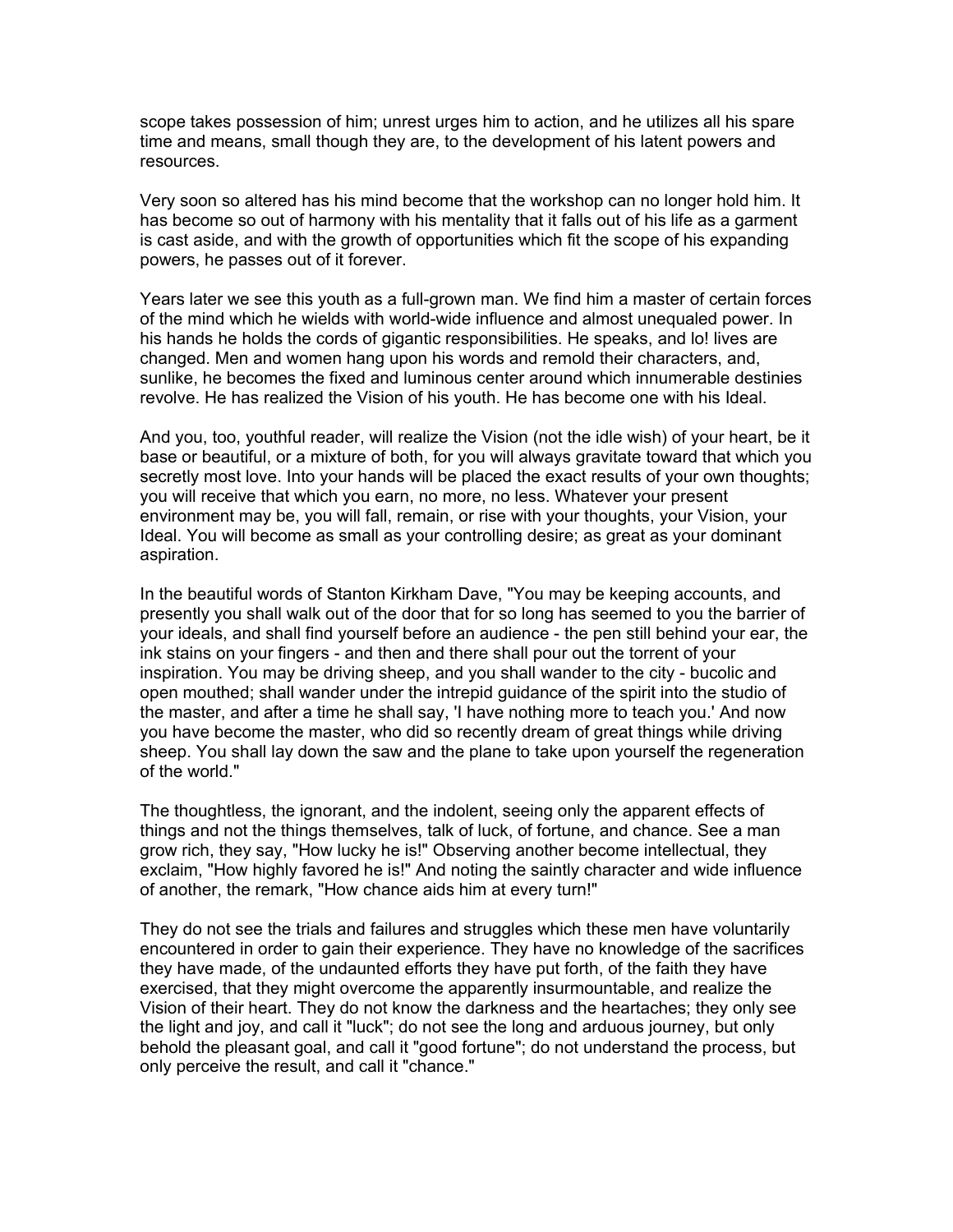In all human affairs there are efforts, and there are results, and the strength of the effort is the measure of the result. Chance is not. "Gifts," powers, material, intellectual, and spiritual possessions are the fruits of effort. They are thoughts completed, objects accomplished, visions realized.

The vision that you glorify in your mind, the Ideal that you enthrone in your heart - this you will build your life by, this you will become.

Chapter Seven - Serenity

Calmness of mind is one of the beautiful jewels of wisdom. It is the result of long and patient effort in self-control. Its presence is an indication of ripened experience, and of a more than ordinary knowledge of the laws and operations of thought.

A man becomes calm in the measure that he understands himself as a thought-evolved being, for such knowledge necessitates the understanding of others as the result of thought. As he develops a right understanding, and sees more and more clearly the internal relations of things by the action of cause and effect, he ceases to fuss and fume and worry and grieve, and remains poised, steadfast, serene.

The calm man, having learned how to govern himself, knows how to adapt himself to others; and they, in turn, reverence his spiritual strength, and feel that they can learn of him and rely upon him. The more tranquil a man becomes, the greater is his success, his influence, his power for good. Even the ordinary trader will find his business prosperity increase as he develops a greater self-control and equanimity, for people will always prefer to deal with a man whose demeanor is strongly equable.

The strong calm man is always loved and revered. He is like a shade-giving tree in a thirsty land, or a sheltering rock in a storm. Who does not love a tranquil heart, a sweettempered, balanced life? It does not matter whether it rains or shines, or what changes come to those possessing these blessings, for they are always sweet, serene, and calm. That exquisite poise of character which we call serenity is the last lesson culture; it is the flowering of life, the fruitage of the soul. It is precious as wisdom, more to be desired than gold - yea, than even fine gold. How insignificant mere money-seeking looks in comparison with a serene life - a life that dwells in the ocean of Truth, beneath the waves, beyond the reach of tempests, in the Eternal Calm!

"How many people we know who sour their lives, who ruin all that is sweet and beautiful by explosive tempers, who destroy their poise of character, and make bad blood! It is a question whether the great majority of people do not ruin their lives and mar their happiness by lack of self-control. How few people we meet in life who are well-balanced, who have that exquisite poise which is characteristic of the finished character!"

Yes, humanity surges with uncontrolled passion, is tumultuous with ungoverned grief, is blown about by anxiety and doubt. Only the wise man, only he whose thoughts are controlled and purified, makes the winds and the storms of the soul obey him.

Tempest-tossed souls, wherever ye may be, under whatsoever conditions ye may live, know this - in the ocean of life the isles of Blessedness are smiling, and sunny shore of